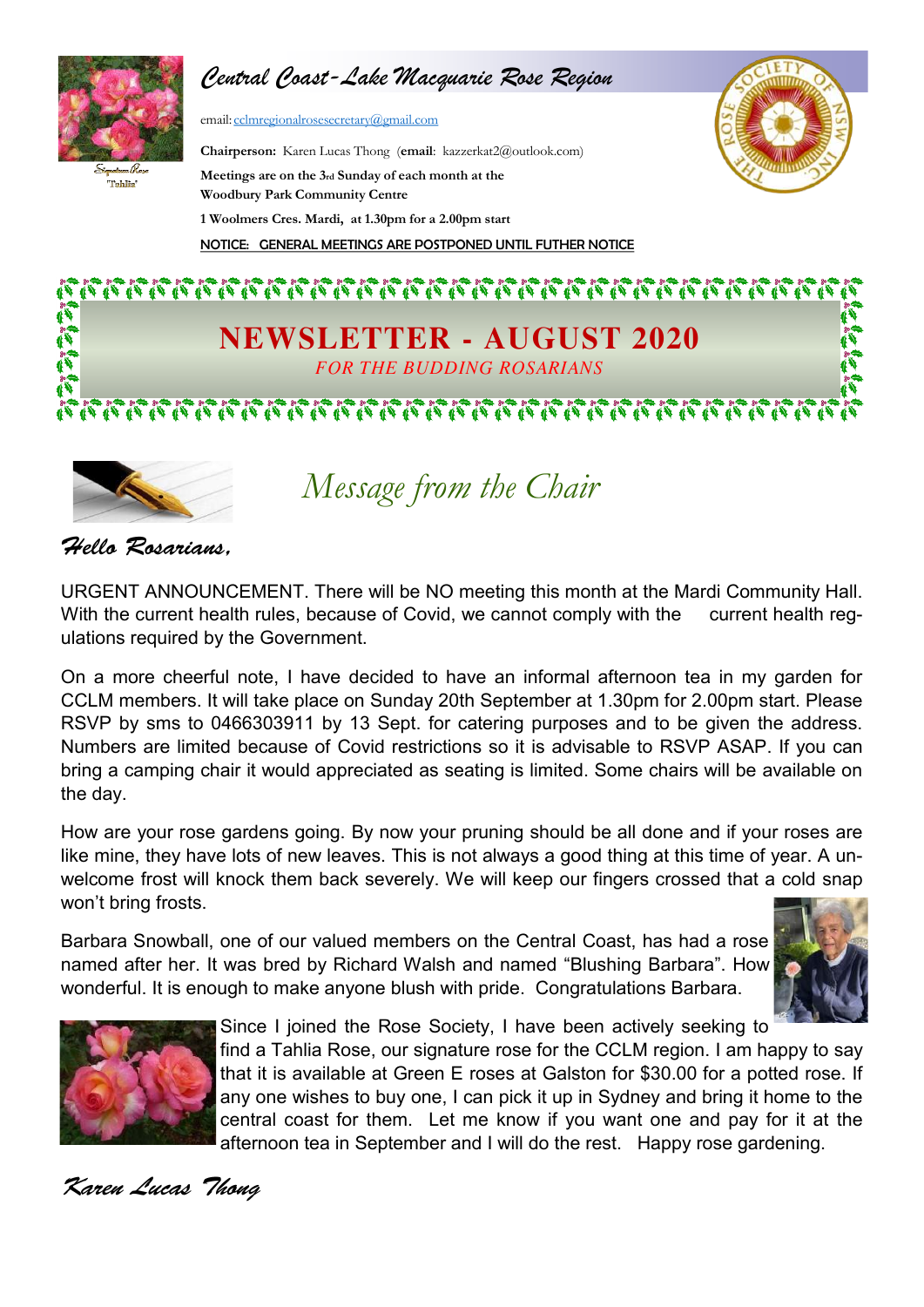



# *East Coast Rose Trial Garden*

The Trial Garden has had a very good year.

John Humphries has done a fine job of looking after the roses The Planting of the second year of roses has been delayed by wet weather but the lovely sunny days we are having now will soon dry it out. Thanks to all who are contributing in any way and of course the breeders who are participating. Looking forward to Spring.

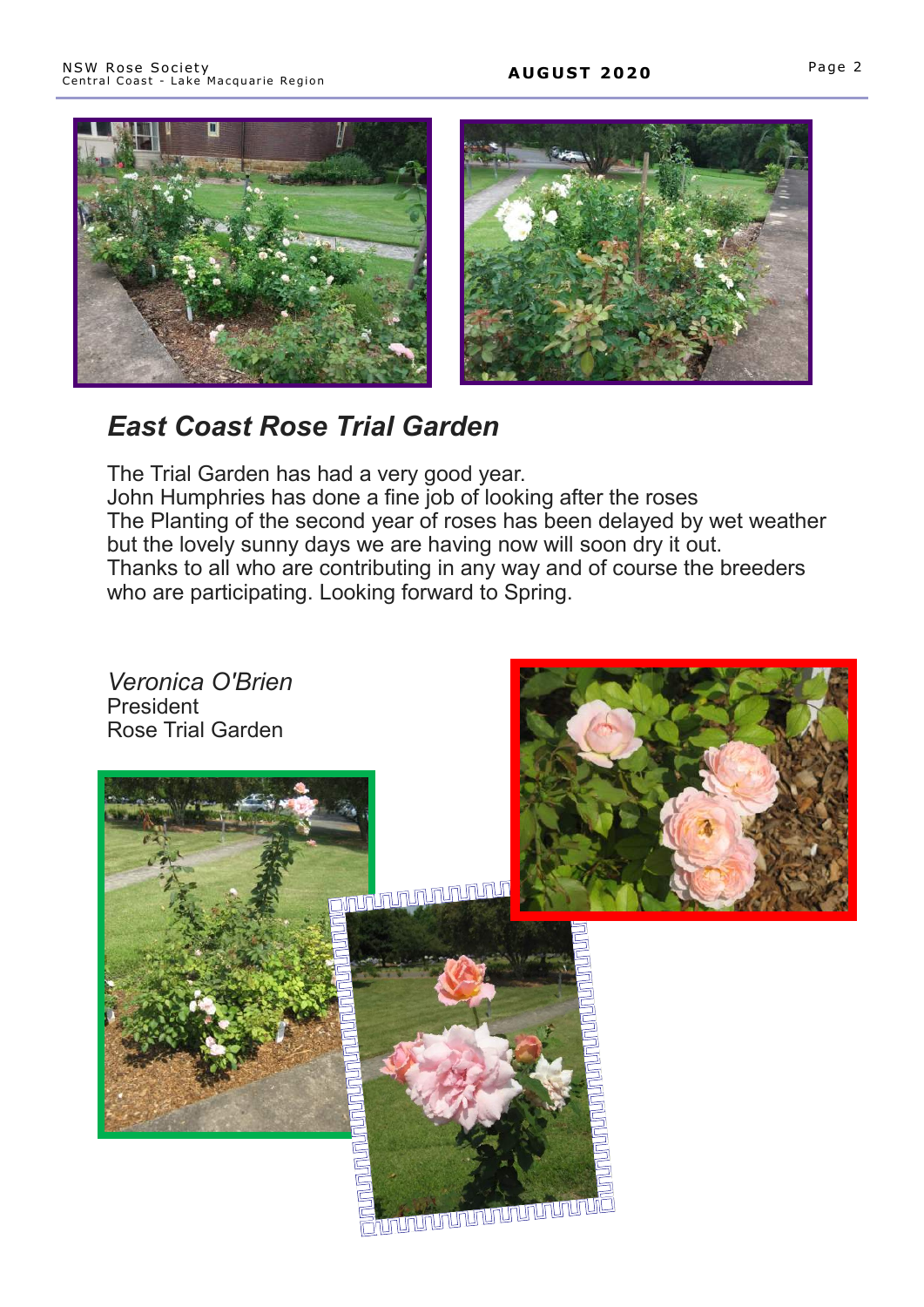*Article below reprinted from email newsletter of 4/7/20 by:*

*Green E Roses*

*400 Galston Road*

*Galston, NSW 2159*

In this article we are gong to discuss what to do with your roses during the winter months.

This includes: **Winter care Winter pruning Winter bare root rose planting Transplanting a rose**

## **Winter care**

As autumn progresses to winter and temperatures decrease, the top of the plant can still be relatively active, but the roots are slowing. Shoots may develop, flowers may form – but there won't be the vigour of warmer seasons.

Inevitably there will be parts of the plant less active than under normal conditions, and naturenot knowing (or caring) if you are trying to grow a flower or a mushroom - uses the rose plant (especially the various surfaces) as a place to host undesirables.

Some roses handle this better than others. Suitability for local conditions, recent health, temperature variations, light, soil conditions, root size, all play a part.

Winter rose care aims to give the rose the best chance to reduce undesirables and give it a good start for the growing season ahead by maintenance of the rose as it slows down, and at that end of winter/beginning of spring, giving it the best chance for the growth ahead. Tasks going into and during winter involve treating problems that appear as the plant slows down. E.g. borer and rose scale activity increases, existing leaves are more likely to be affected by fungi such as black spot, mildews and so on. Remove debris that often harbours organisms that may affect a slowing down rose.

Most of the action occurs at the end of winter/beginning of spring.

**Repeat flowering roses are pruned at this time** (– the beginning of growth, not the end). See below.

Winter sprays (lime sulphur, oils) are done now.

It's also a good time to improve soils, ready for the coming growth.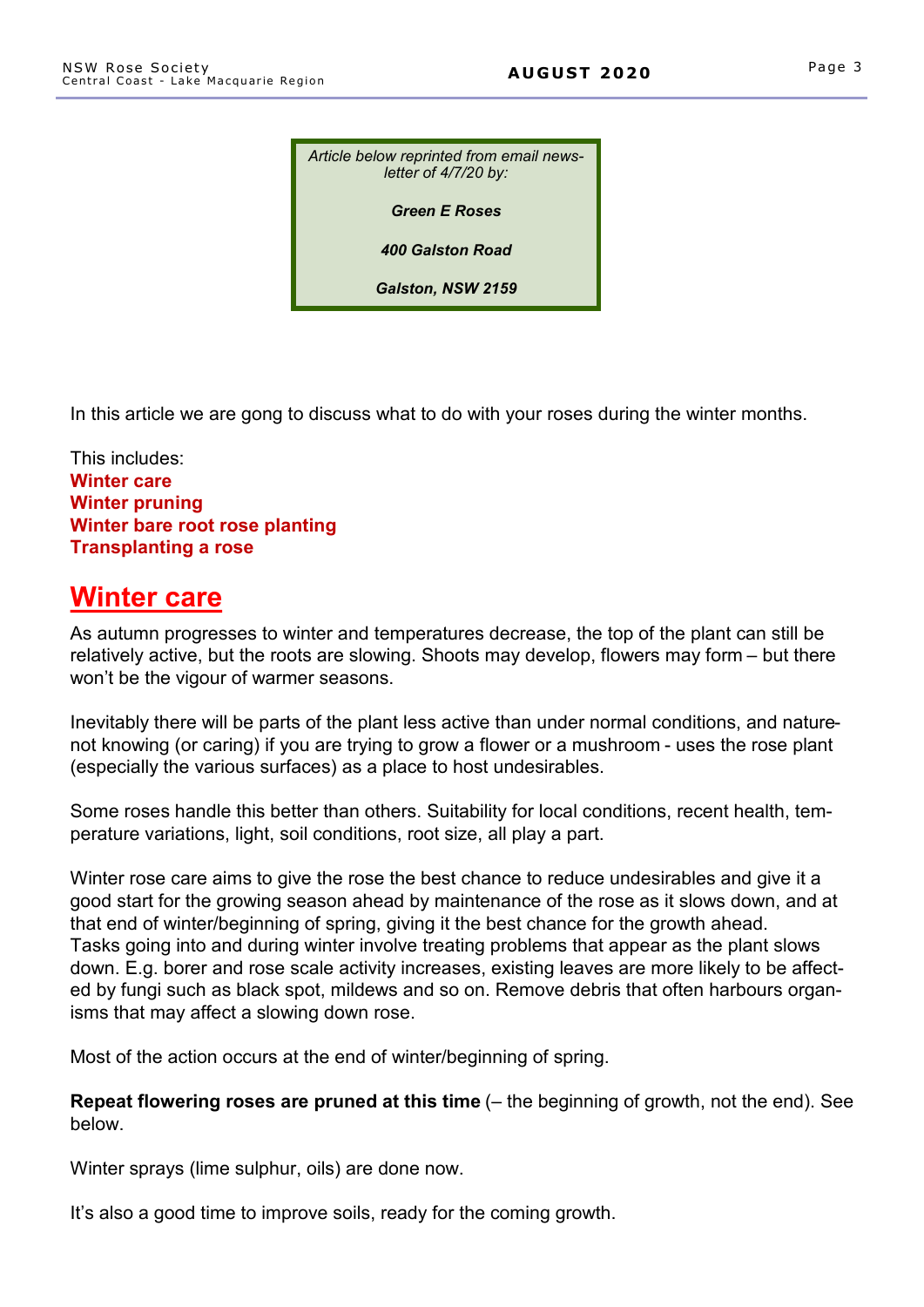This is also a good time to detect and remove unwanted shoots from the understock emanating from **beneath** a graft. (Watershoots from the graft **are** desirable, but shoots from under the graft are not.) The have to be removed from the source. If they are coming from the stem they have to be removed so that no remnant of the shoot growth remains on the stem, else it will regrow. If they are coming from a root, it is easiest to remove that part of the root.

This kind of invasive operation creates less stress when the rose is dormant, although it should be done immediately anytime such shoots are discovered.

## **Dealing with borers and rose scale**

**Borers** live in tunnels in the centre of stems, but cause damage to the bark and can kill a stem by ringbarking it. This is often the main stem, and so can kill the whole plant. They can get in while the plant is in a weakened state (because of dormancy or stress) and the plants' sap defences are not sufficient to exude the intruder. Evidence of borer attack is usually **frass** hiding the entrance hole.

Treatment is difficult – there is no easy chemical solution, and the borer must be physically removed by pruning off the affected stem, or if this is not possible, go after the critter in the tunnel where it lives. This is done by inserting a thin wire (at least 25-30cm long) into the entry hole (look for it under the frass), and spear the critter. You can only be sure of success if there is evidence on the end of the wire. Else watch out for new frass.

**Rose scale** is often found on the older woodier, protected parts of a rose. Likely places are on the main stem, particularly between a supporting stake and the stem, lower parts of branches, under loose flaky bark, etc. Treatment is often with an horticultural oil. The treated scale will need to be brushed off to clean the surface.

(Note: best to spray with oils after the lime sulphur spray to maximise the benefits of both sprays.)

## **Winter sprays**

### **-Lime sulphur**

Winter allows the use of sprays that may "burn" the softer tissue when the rose is more actively growing. The main spray is lime sulphur – a good broad spectrum "cleanser" – effective against many undesirables, but particularly the overwintering fungal spore mechanisms. It is applied as a liquid, but its fumes can get into nooks and crannies which are otherwise difficult to reach. (Note: old lime sulphur often crystallises out to the bottom of the container - best to use fresher supplies.)

Prune and clean up before spraying. Spray when it's cool and rain isn't imminent to wash the spray off. It smells – so if you spray in the morning don't have a garden party that afternoon.

### **-Horticultural oils (Eco-oil, pest-oil, white oil, etc.)**

Oils are used against a wide range of insect pests. In winter, rose scale is the main target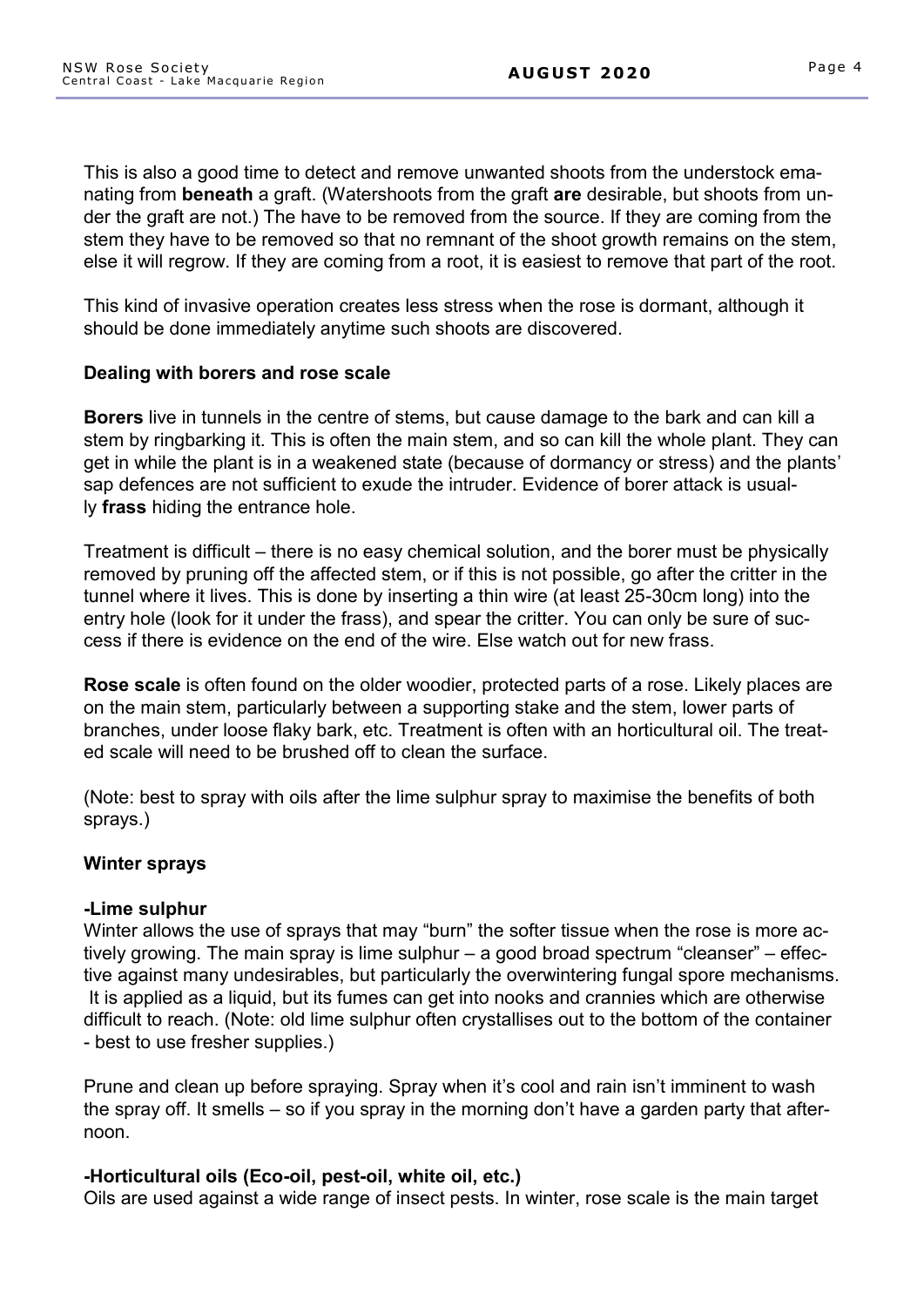and it is a good idea to spray after the lime sulphur spray.

#### **Soil improvements – optional winter treatments**

These treatments are appropriate at any time of the year, but doing them now gives them a good chance of being effective by the time the rose needs them in the growing seasons. Soil structure, soil chemistry, soil moisture content and air porosity are important factors.

#### **-Dolomite, agricultural lime etc.**

Helps soil structure, adds calcium and magnesium, helps raise low pH.

On existing beds, apply to the surface and use a hoe to "chip in", so that it is more easily worked into the ground.

On new proposed beds, if the soil is turned over, apply to the turned over sods before finalising the soil preparation and planting.

#### **-Add organic material**

E.g. garden compost, cow manure (or horse or generally any manure from animals with four legs).

The organic material helps "hold" on to food and water so the roots can access them when the rose needs them - particularly useful in sandy soils where leaching is a problem.

#### **-Active Grow**

A well-balanced organic soil improver designed for the gardener to reinvigorate tired soils.

#### **-Soil wetting agents**

Often, particularly after extended dry periods, some soils become difficult to wet uniformly. This compromises the efficiency of the roots in that area. A wetting agent helps get a better moisture distribution within the soil.

### **-Sea-weed solutions (and similar)**

From time to time it is good to use a sea-weed solution as a drench. It helps the way roots work with the soil.

### **Your work is done! Enjoy your roses.**

## Winter pruning

There are many reasons for pruning a rose. Improving potential growth, shaping for a desired effect, increasing long stemmed flower production, induce a climber to flower over an arch, are common. Whatever the reason, pruning gives a chance to rejuvenate and invigorate, so sharpen your secateurs and get ready to give it a go.

#### **When to winter prune?**

There aren't many rules, but here are two – **don't prune a once a year flowering rose**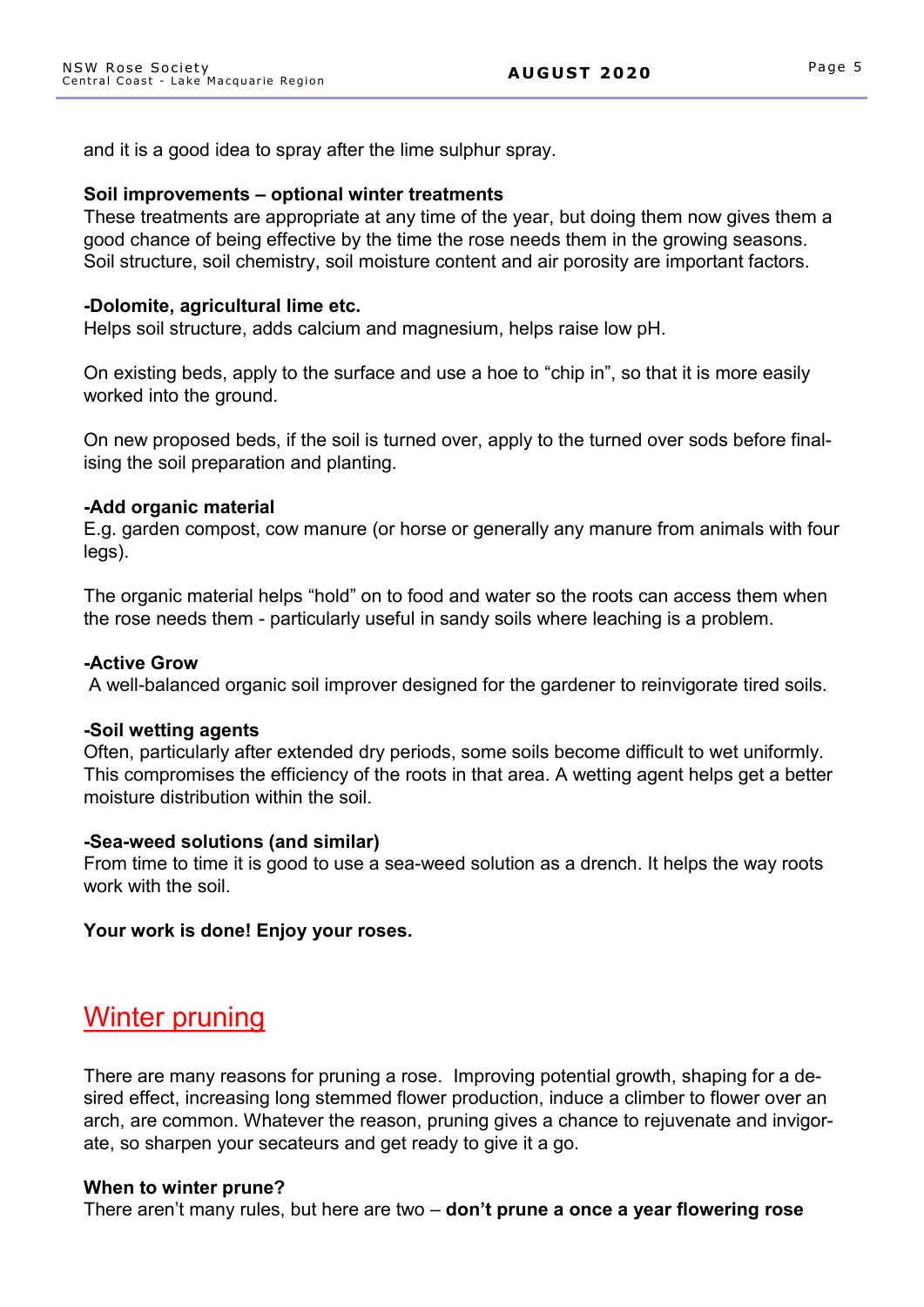**(e.g. banksia roses), until after flowering!** Otherwise it might not flower until next year, or ever if you keep doing it.

Another is: - **don't prune a rose until after the danger of frosts.** Otherwise there is a danger of frost damage on new growth. When this is depends on where the rose lives.

So think of winter pruning at the end of winter/beginning of spring, when temperatures start to warm up and the rose is ready to start a new growing season.

### **What to prune.**

What to prune depends on what that type of rose is capable of and sometimes what you want it to do. If the bush produces long stemmed flowers and you want lots of long stemmed roses, you prune it to produce long stemmed flowers. If the rose has a bushy habit with lots of flowers on shorter stems you should prune it to produce that kind of growth. Climbers and weeping standards are treated differently to bushes because you want to encourage flowers along the stem.

With repeat flowerers technique doesn't matter so much, and even though there are right ways of doing things, it isn't that critical, and it's generally better to cut than not to cut (i.e. the John Wayne method :-" cut first and ask questions later"). But if you want to do it right read on.

#### **It's all about the buds.**

A bud develops into a shoot which, in the case of repeat flowering roses, has a flower at the end. It also produces its own leaves with the next generation buds in the leaf axils. When its flower has finished, the next generation buds can grow into a flowering shoot and so the process is repeated. There are also adventitious buds which form at the base of the graft. (These are often referred to as water shoots and are highly desirable. Don't confuse these with rogue understock growth from beneath the graft, which is highly undesirable.) These basal shoots commandeer the most resources and often become the longest and strongest new growth.

The bud gets its resources from its point of origin and grows towards the light. The buds on a branch compete for or share the resource of the branch. Sometimes developing buds are more "caring and sharing", and don't mind if neighbouring buds develop at the same time (e.g. "Iceberg"). Sometimes they are "bullies", and grab most of the resources of the neighbourhood for themselves (e.g. "Mr Lincoln").

Consider what the branch is capable of providing to the buds. If a bud lives on a thin or spindly branch, it will also generally be thin and spindly. If a branch is shaded by newer growth around it may be incapable of providing its buds with sufficient light to grow. (This often becomes the dead wood in the centre of an unmaintained rose.)

Light is the driving force behind growth, so it is best to cut to a bud that is growing out towards the light and not in towards the centre where it will later be shaded by surrounding growth.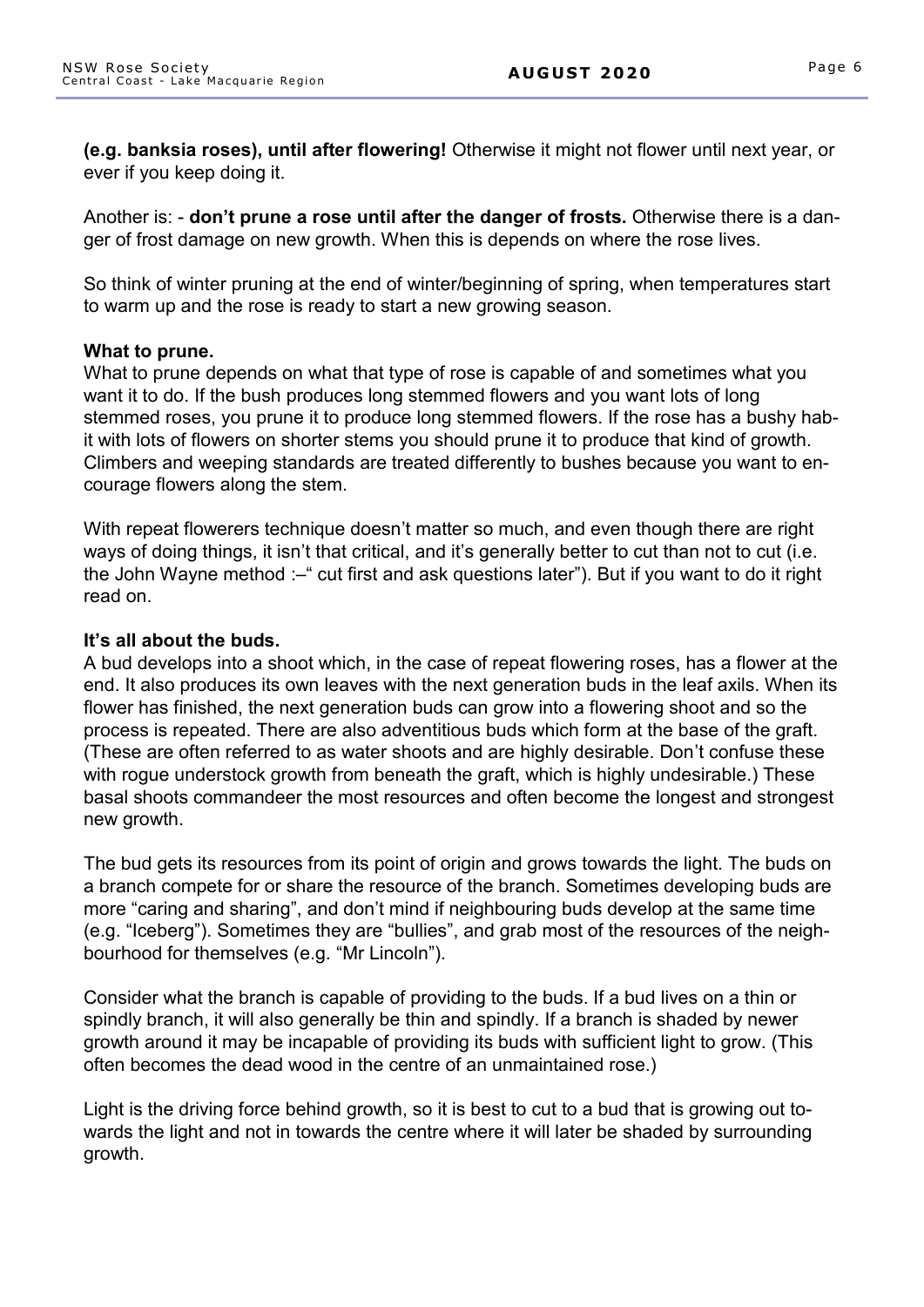### **Pruning different types of roses**

Here are some guidelines to pruning the more common types of roses.

### **Long stemmed roses: - cut flower types, most Hybrid Tea, e.g. "Mr Lincoln", "Blue Moon", etc.**

These are often pruned hard to produce strong shoots. Remove spindly growth and prune to allow light to all parts (including the base to encourage adventitious shoots to form.) Remove structural conflicts such as branches that cross. Allow light to reach the centre and base to encourage branch and potentially adventitious buds.

Strong existing branched can be cut back hard (1/2, 1/3, ankle-height will all work). The remaining buds will enjoy the extra resources and produce stronger growth.

### **Bushy style rose: - Floribundas, David Austin, old world/heritage types.**

These are pruned with the aim of retaining the inherent bushy character.

Thin out to allow more light to the centre by removing weaker and spindly growth and crossing branches etc. Stronger branches are retained or pruned lightly to maintain structure. (Harsh pruning will produce strong shoots that often take away from the "softer" bushy look, at least for the first growth spurt.)

#### **Climbing roses, weeping standards, etc.**

These often have some long canes with many buds or secondary shoots along its length. Leave some of these canes long. Because the buds along the cane have to share its resources, their growth will be short but will be terminated with flowers. The result is flowers all along the cane.

Otherwise pruning still involves removing weaker growth, conflicting branches etc. and allowing light in.

### **Final consideration.**

Are the buds (the builders) going to be happy?

## **Rose Planting of bare rooted roses.**

Bare rooted roses were grown somewhere, dug out, stored, wrapped, shipped, stored again and then sold, brought home and stored again until planted. Quite a bit for the plant to go through before it once again is safely in the soil - involving different temperatures and climates and soil characteristics.

Here are some hints to minimise stress on the rose and help it re-establish.

Exposure to heat and air-conditioning are no-no's for packaged roses, so take care when taking them home in the car.

Remove the packaging and plant them as soon as you can, but until then store them with **roots wet,** (- e.g. in a bucket of water in a cool darkened space).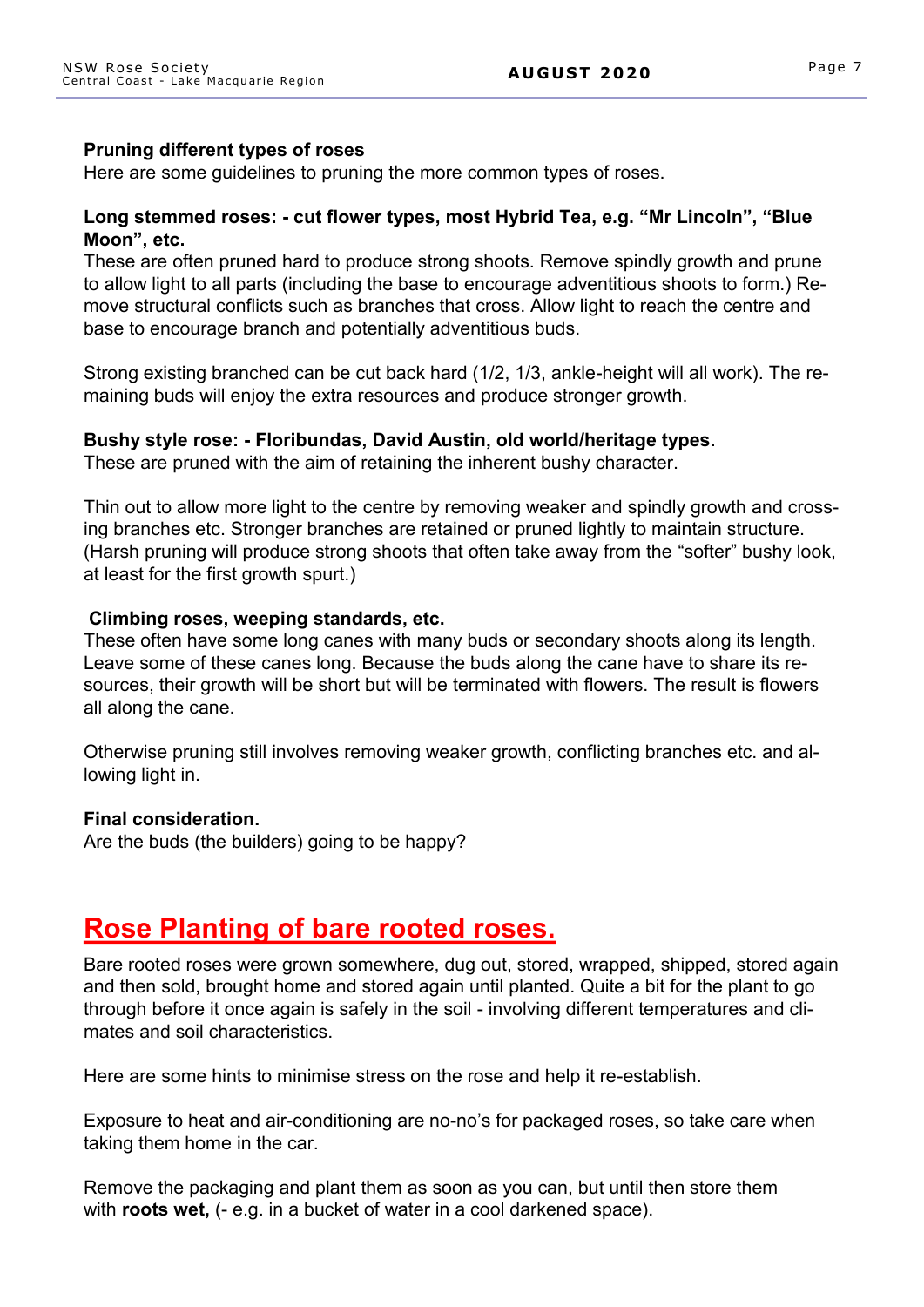If it will be a while before planting, "heel" the plants in soil in a position protected from wind and heat. This is done by burying the plants in a trench, covering all the roots and more (say 2/3 of branches for bush roses and 20-30 cm of the stem for standard roses). **Water in thoroughly.**

Avoid very windy days when planting. Wind dries things out very quickly – both the plant and the soil.

## **Planting in the garden or a pot**

Always plant with roots wet. Prior to planting it is a good idea to examine and treat the roots. Root damage or roots that are too long may have to be pruned. Soak the roots in water- it's a good idea to add a root treatment like a sea-weed product to the water to help the roots establish once they are planted.

### **The planting hole.**

Bush roses are ideally grown with all branches above ground and mulch levels. Ideally the hole will be deep enough to bury the rose with only 3-5cm of stem showing. With standard roses it is obviously sufficient to bury the roots plus a bit of the stem. The width should accommodate the roots, but it's advantageous to make it a bit wider so the roots find it easier to grow into that region.

Note: No fertiliser in the planting hole. Don't fertilise until the rose develops new leaves.

### **Soil treatments.**

Most soil improvements are best done beforehand, but it's still advantageous to apply improvers like Active grow, dolomite, organic material and so on.

Wet excessively dry soil.

### **Planting.**

Plant with wet roots. Spread the roots if necessary and fill the hole with soil to the required level. The roots are now buried in soil, but with detrimental air-pockets. These are best treated by flooding the filled in hole with watering in to collapse the air pockets.

### **Water in**

This is the most important watering of the plants life, not only to thoroughly wet the soil but also to help collapse detrimental air pockets. A good way of doing this is to use a hose with relatively low water pressure stuck in one side of the hole and wait until the water floods out on the other.

### **Hint: hill-up**

Notwithstanding the final soil levels with respect to the rose, creating a short term mound 10-20 cm above the soil level helps protect the plant while it is establishing (particularly helpful with bush roses). The mound should be levelled after about two weeks.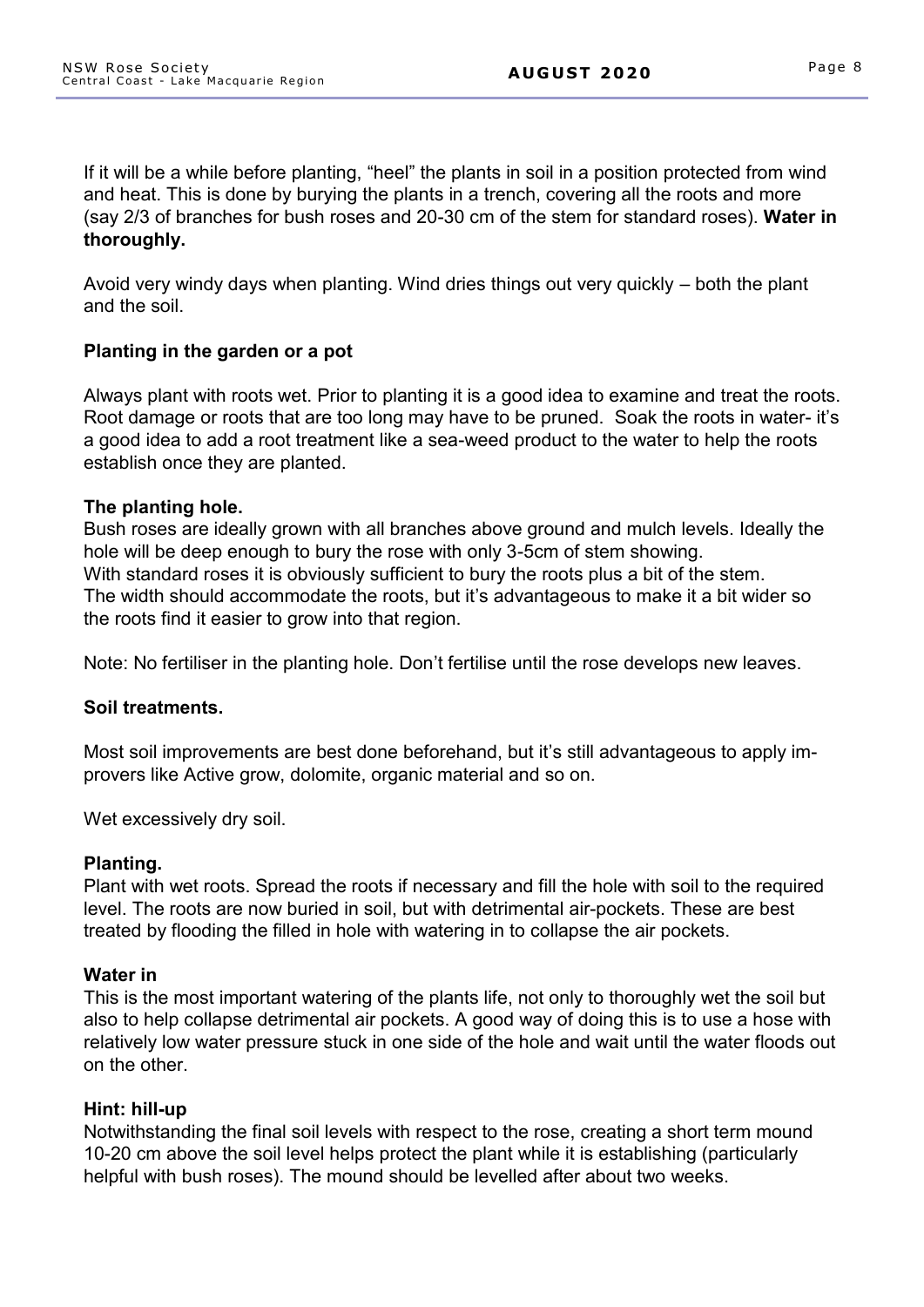#### **Stake standardised roses securely**

Standardised roses should always be staked, but it is most important while it is establishing, particularly as any wind could move the plant so as to disturb the roots. Tie up to secure the stem and the crown. Make sure the top tie cannot slip down.

#### **After planting care.**

Water often. Beware windy days.

Don't feed until leaves appear.

# **Transplanting Roses**

Transplanting a rose can be done at anytime of the year. However transplanting a rose while it is dormant, gives the rose it's best chance of survival.

Before you start to remove the rose, have the new position you would like to place the rose prepared.

-Cut back the rose hard! We want to cut off most of the growth on top for two reasons:-

1.it makes it easier to work, giving you easier access to the root zone and less time muttering under your breath whilst being prickled by thorns.

2.Because you are disturbing the root system, cutting back the top reduces the demands on the roots whilst they are reestablishing. Improving your chances of success whilst transplanting,

-Try to dig around the root system, keeping it intact as much as possible. This means the further away from the base of the rose plant you dig, the less you will damage the roots. Aim to keep as much of the soil intact around the roots as you can.

-Place the rose in the new position prepared earlier.

-Backfill with garden soil or 'Active Grow'. Do **NOT** add any fertiliser.

-Water in by placing a hose with a relatively low water pressure stuck in one side of the hole and wait until the floods out on the other.

-Water with a sea-weed solution weekly for the next six weeks to give the roots there best chance of recovery.

-Enjoy your newly transplanted rose flourish.

Hope this information has helped with your winter rose care.